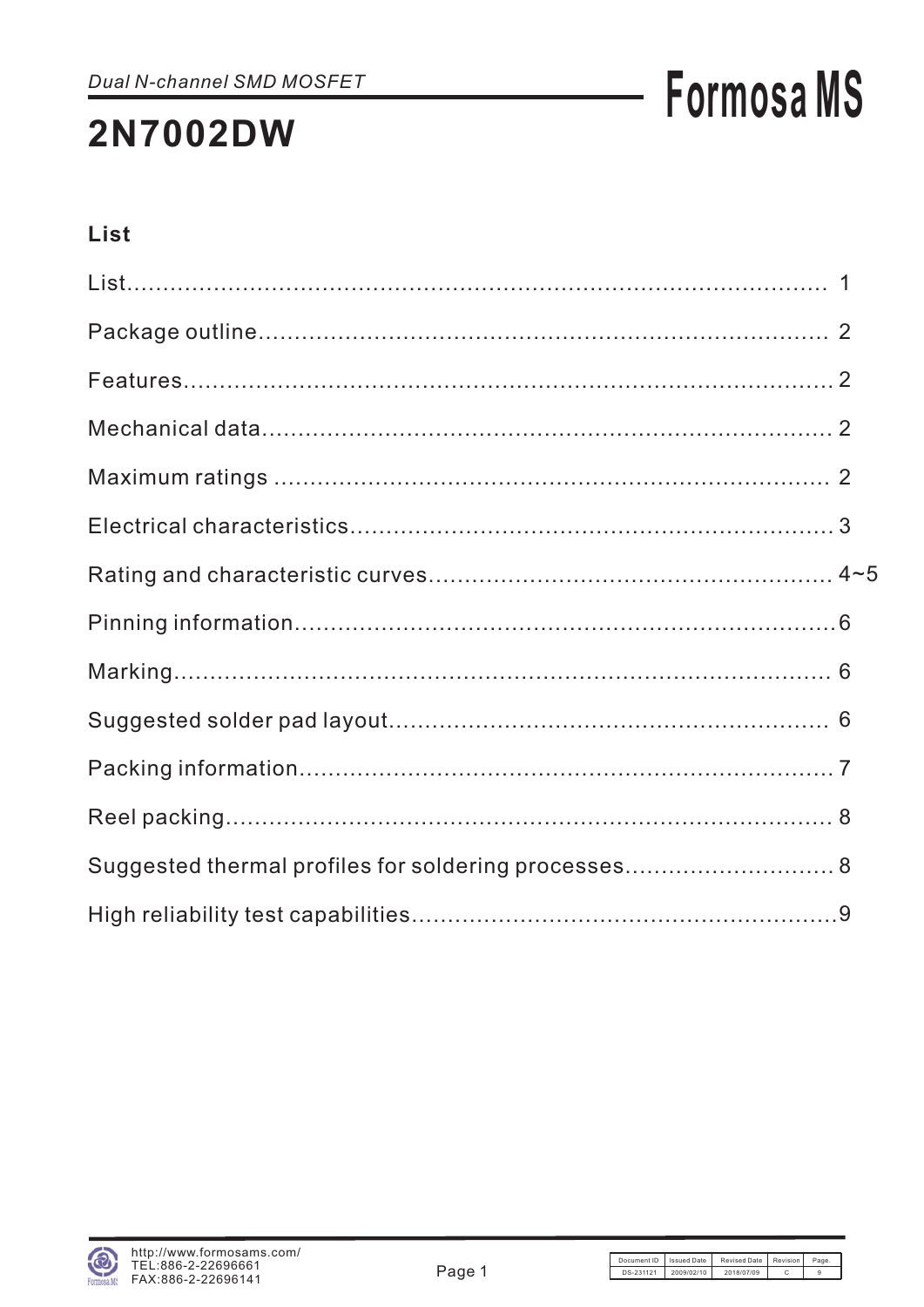## **Formosa MS**

### **2N7002DW**

#### **60V Dual N-Channel Enhancement Mode MOSFET**

#### **Features**

- RDS(ON),  $V$ GS@10V, IDS@500mA=3.5 $\Omega$ (typ.)
- RDS(ON),  $V$ GS@4.5V, IDS@300mA=4.0 $\Omega$ (typ.)
- Advanced trench process technology
- High density cell design for ultra low on-resistance
- Specially designed for battery operated system, solid-state relays drivers, relays, displays, lamps, solenoids, memories, etc
- In compliance with EU RoHS 2011/65/EU directives
- Suffix "-H" indicates Halogen-free part, ex. 2N7002DW-H

#### **Mechanical data**

- Epoxy:UL94-V0 rated flame retardant
- Case : Molded plastic, SOT-363
- Terminals : Solder plated, solderable per MIL-STD-750, Method 2026
- Polarity : See Diagram
- Mounting Position : Any
- Weight : Approximated 0.006 gram

#### **Package outline**



#### Maximum ratings (AT T<sub>A</sub>=25°C unless otherwise noted)

| Parameter                                   | Symbol                               | MIN.  | TYP. | <b>MAX</b> | Unit          |
|---------------------------------------------|--------------------------------------|-------|------|------------|---------------|
| Drain-source voltage                        | <b>VDSS</b>                          |       |      | 60         | V             |
| Drain to current-continue                   | ID                                   |       |      | ±300       |               |
| -pulsed                                     | <b>IDM</b>                           |       |      | ±1000      | mA            |
| Gate to source voltage-continue             | VGS                                  |       |      | ±20        | V             |
| -non-repetitive (tp<50µs)                   | <b>VGSS</b>                          |       |      | ±40        |               |
| Total power dissipation (Derate above 25°C) | P <sub>D</sub>                       |       |      | 350        | mW            |
| Junction to ambient thermal resistance      | Reja                                 |       |      | 375        | $\degree$ C/W |
| Operation junction temperature range        | TJ                                   | $-55$ |      | $+150$     | $^{\circ}$ C  |
| Storage temperature range                   | <b>T</b> <sub>S</sub> T <sub>G</sub> | $-55$ |      | $+150$     | $^{\circ}$ C  |

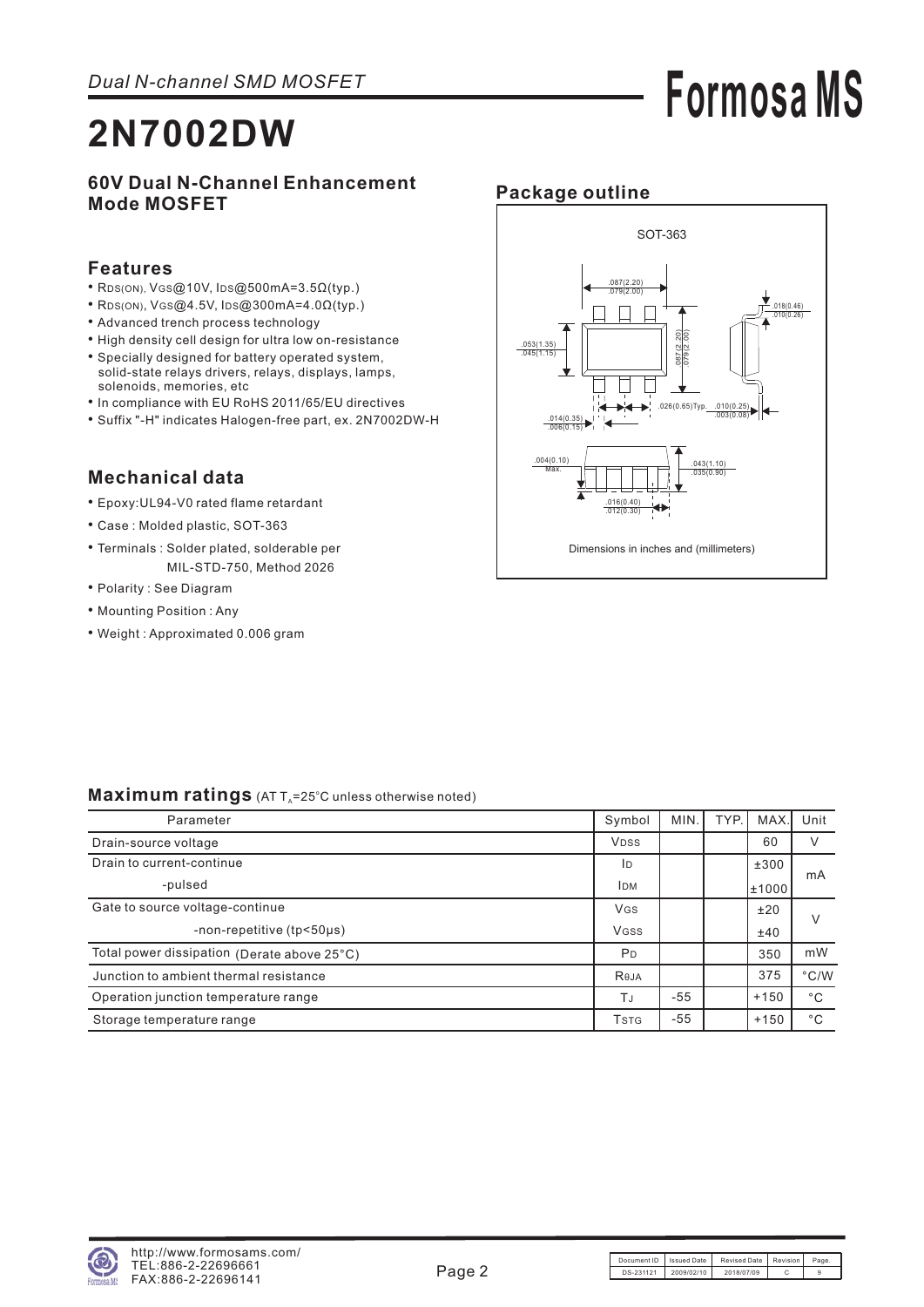## **Formosa MS**

### **2N7002DW**

#### Electrical characteristics (At T<sub>A</sub>=25°C unless otherwise noted)

| Parameter                            | Conditions                                                          | Symbol                      | MIN. | TYP.       | MAX.       | Unit         |
|--------------------------------------|---------------------------------------------------------------------|-----------------------------|------|------------|------------|--------------|
| <b>OFF CHARACTERISTICS</b>           |                                                                     |                             |      |            |            |              |
| Drain-source breakdown voltage       | $V$ GS = $0V$ , Ip= $10\mu A$                                       | <b>B</b> <sub>VDSS</sub>    | 60   |            |            | V            |
| Zero gate voltage drain current      | $VDS = 60V$ . $VGS = 0V$<br>$VDS = 60V$ , $VGS = 0V$ , $TJ = 125°C$ | <b>IDSS</b>                 |      |            | 1.0<br>10  | μA           |
| Gate-body leakage current-forward    | $V$ GS = 20V, $V$ DS = 0                                            | <b>IGSSF</b>                |      |            | 100        | nA           |
| Gate-body leakage current-reverse    | $V$ GS = -20V, $V$ DS = 0                                           | <b>IGSSR</b>                |      |            | $-100$     | nA           |
| <b>ON CHARACTERISTICS (Note 1)</b>   |                                                                     |                             |      |            |            |              |
| Gate threshold voltage               | $VDS = VGS$ , $ID = 250\mu A$                                       | VGS(th)                     | 1.0  | 1.7        | 2.5        | $\vee$       |
| Static drain-source on-resistance    | $V$ GS = 10V. ID = 0.5A<br>$V$ GS = 4.5V, ID= 300mA                 | RDS(ON)                     |      | 3.5<br>4.0 | 5.0<br>6.0 | Ω            |
| Source-drain current                 |                                                                     | <b>ISD</b>                  |      |            | 0.35       | A            |
| Source-drain current (pulse), Note 2 |                                                                     | <b>ISDM</b>                 |      |            | 1.40       | $\mathsf{A}$ |
| Forward transconductance, Note 1     | $V_{DS} = 10V$ , $I_D = 500mA^*$                                    | gfs                         |      | 0.6        |            | sec          |
| Diodes foward voltage, Note 1        | $V_{DS} = 0V$ , $Is = 0.12mA^*$                                     |                             |      | 0.85       | 1.50       | V            |
| <b>DYNAMIC CHARACTERISTICS</b>       |                                                                     |                             |      |            |            |              |
| Intput capacitance                   |                                                                     | Ciss                        |      | 43         |            |              |
| Output capacitance                   | $V_{DS} = 25V$ , $V_{GS} = 0V$ ,<br>$f = 1.0 MHz$                   | $\mathrm{C}$ <sub>oss</sub> |      | 20         |            | pF           |
| Reverse transfer capacitance         |                                                                     | $C$ <sub>rss</sub>          |      | 6          |            |              |
| Total gate charge                    |                                                                     | Q <sub>q</sub>              |      | 1.4        | 2.0        |              |
| Gate-source charge                   | $VDS = 30V$ , $ID = 1.0A$                                           | Q <sub>gs</sub>             |      | 0.8        |            | nC           |
| Gate-drain charge                    | $V$ GS = $5.0V$                                                     | Qqd                         |      | 0.5        |            |              |
| Turn-on delay time                   |                                                                     | $td($ on $)$                |      | 6          |            |              |
|                                      | $VDD = 30V$ , RG = 4.7 $\Omega$                                     | t <sub>r</sub>              |      | 5          |            |              |
|                                      | $ID = 500mA$ , $VGS = 4.5V$                                         | td(off)                     |      | 15         |            | ns           |
| Turn-off delay time                  |                                                                     | tr                          |      | 6          |            |              |

Notes 1: Pulse duration = 300μs, duty cycle 1.5% 2 Pulse width limited by safe operating area. :



#### **Gate Charge Test Circuit**



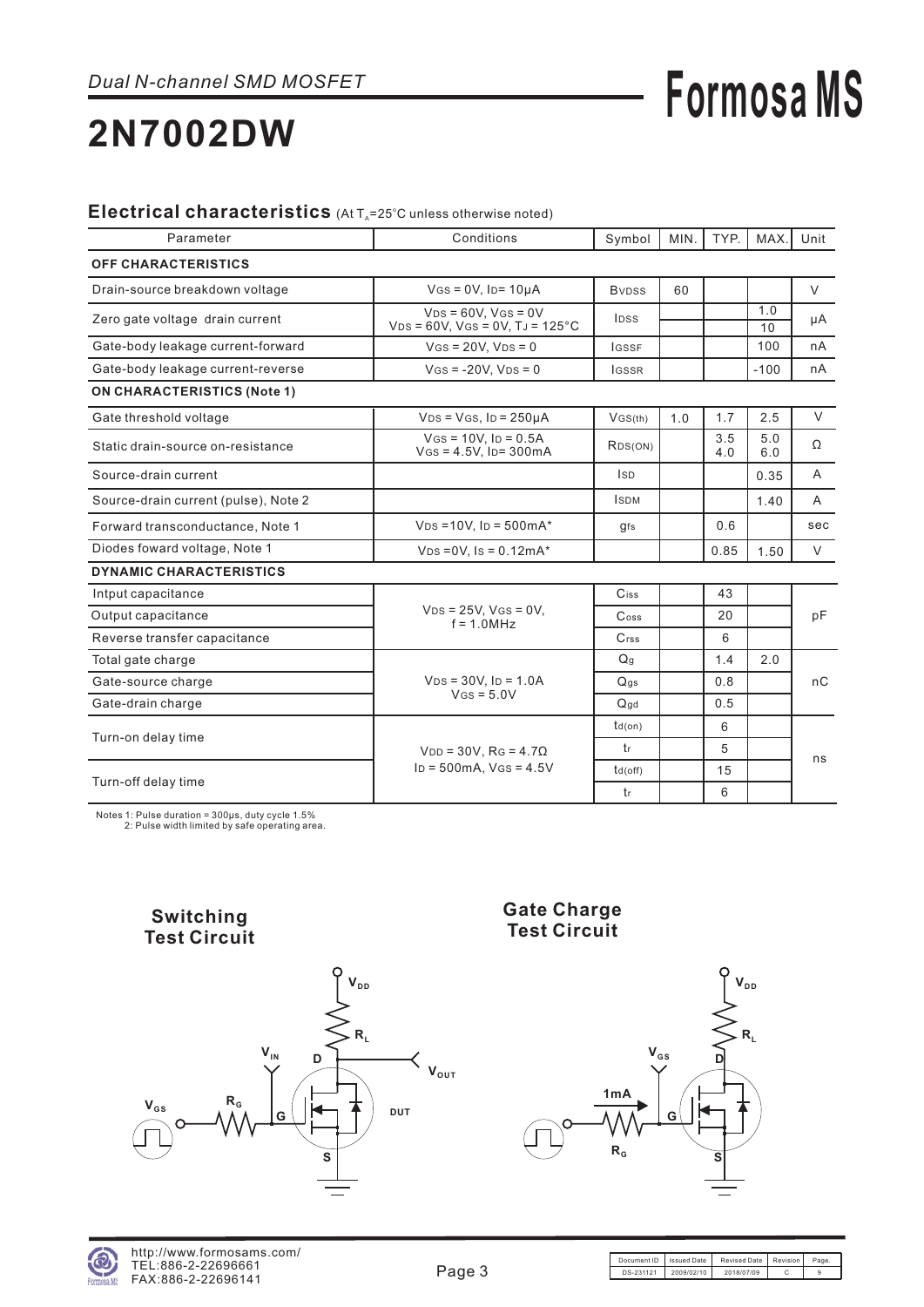

#### **Rating and characteristic curves (2N7002DW)**



#### FIG.5 ON RESISTANCE VS JUNCTION TEMPERATURE





#### FIG.1 TYPICAL FORWARD CHARACTERISTIC FIG.2 TRANSFER CHARACTERISTIC



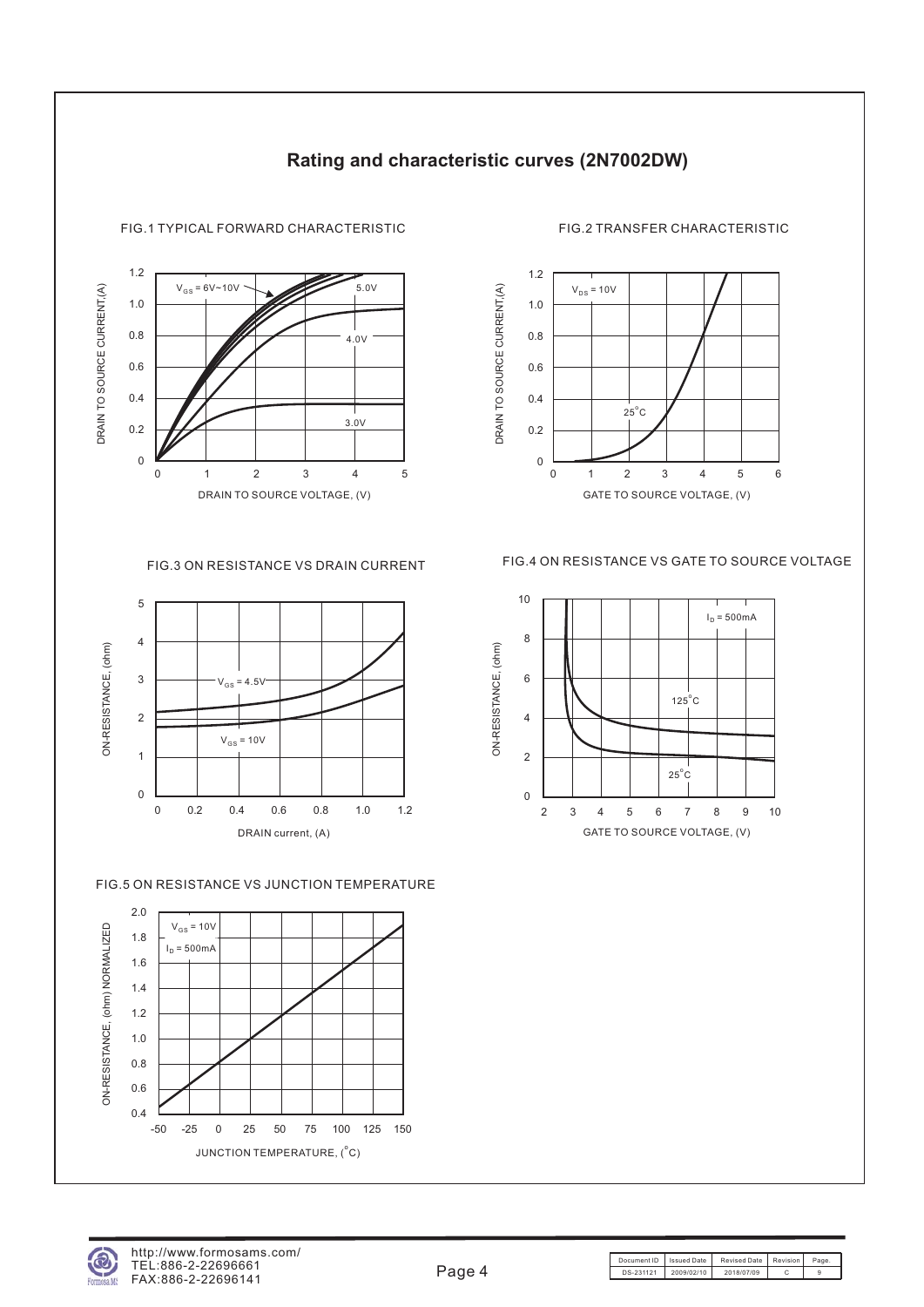

#### **Rating and characteristic curves (2N7002DW)**





FIG.10 SOURCE-DRAIN DIODE FORWARD VOLTAGE



FIG.8 THRESHOLD VOLTAGE VS TEMPERATURE FIG.9 BREAKDOWN VOLTAGE VS JUNCTION TEMPERATURE





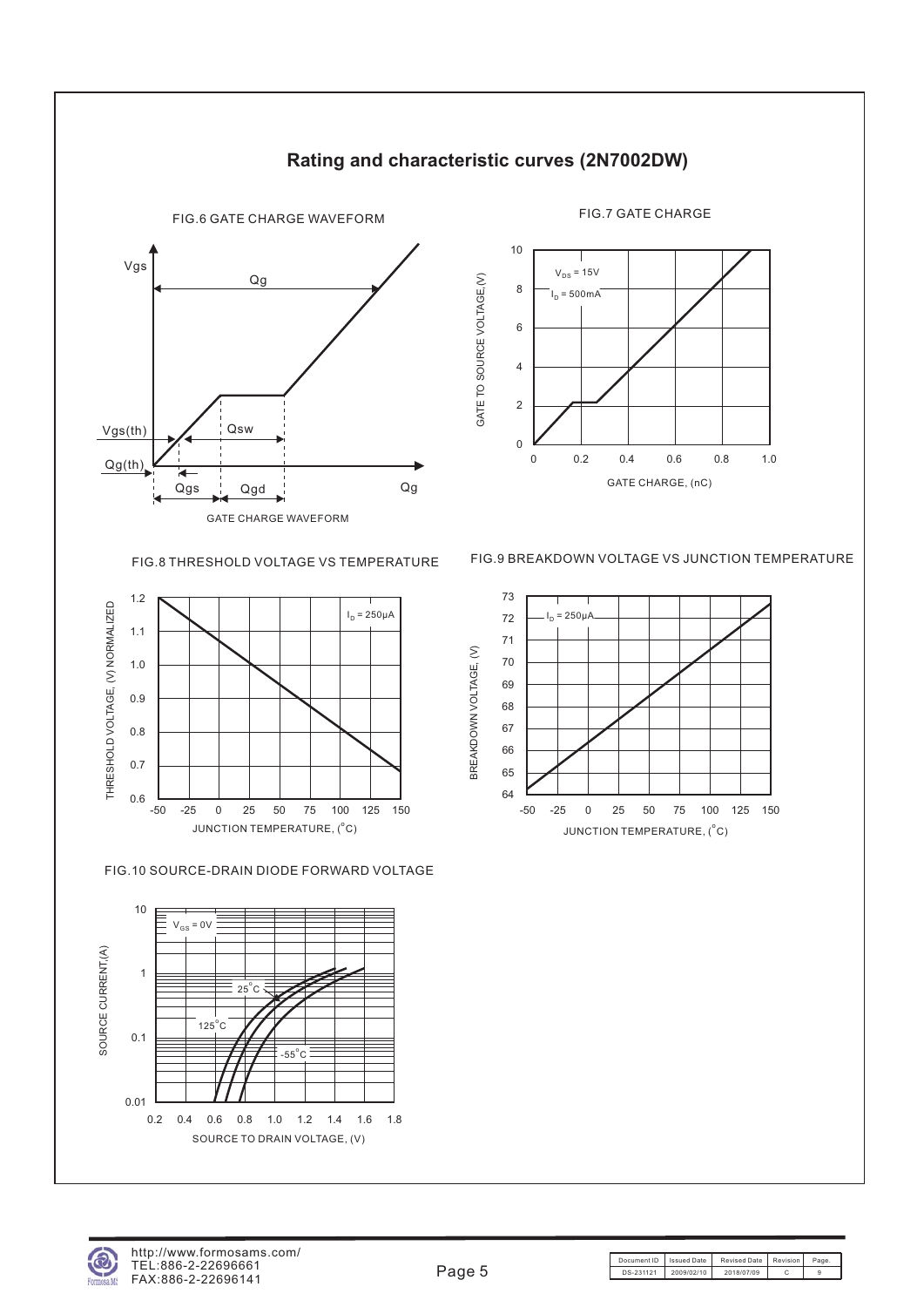#### **Pinning information**

| Pin                                                                                           | Simplified outline                        | Symbol                                                |
|-----------------------------------------------------------------------------------------------|-------------------------------------------|-------------------------------------------------------|
| Pin 1 Source 1<br>Pin 2 Gate1<br>Pin 3 Drain2<br>Pin 4 Source2<br>Pin 5 Gate2<br>Pin 6 Drain1 | 6 5 4<br>Pin 1 Indicator<br>$\mathcal{D}$ | G2 S2<br>D1<br>S1<br>D <sub>2</sub><br>G <sub>1</sub> |

#### **Marking**

| Type number | Marking code |
|-------------|--------------|
| 2N7002DW    | 702.E76      |

#### **Suggested solder pad layout**

SOT-363



Dimensions in inches and (millimeters)

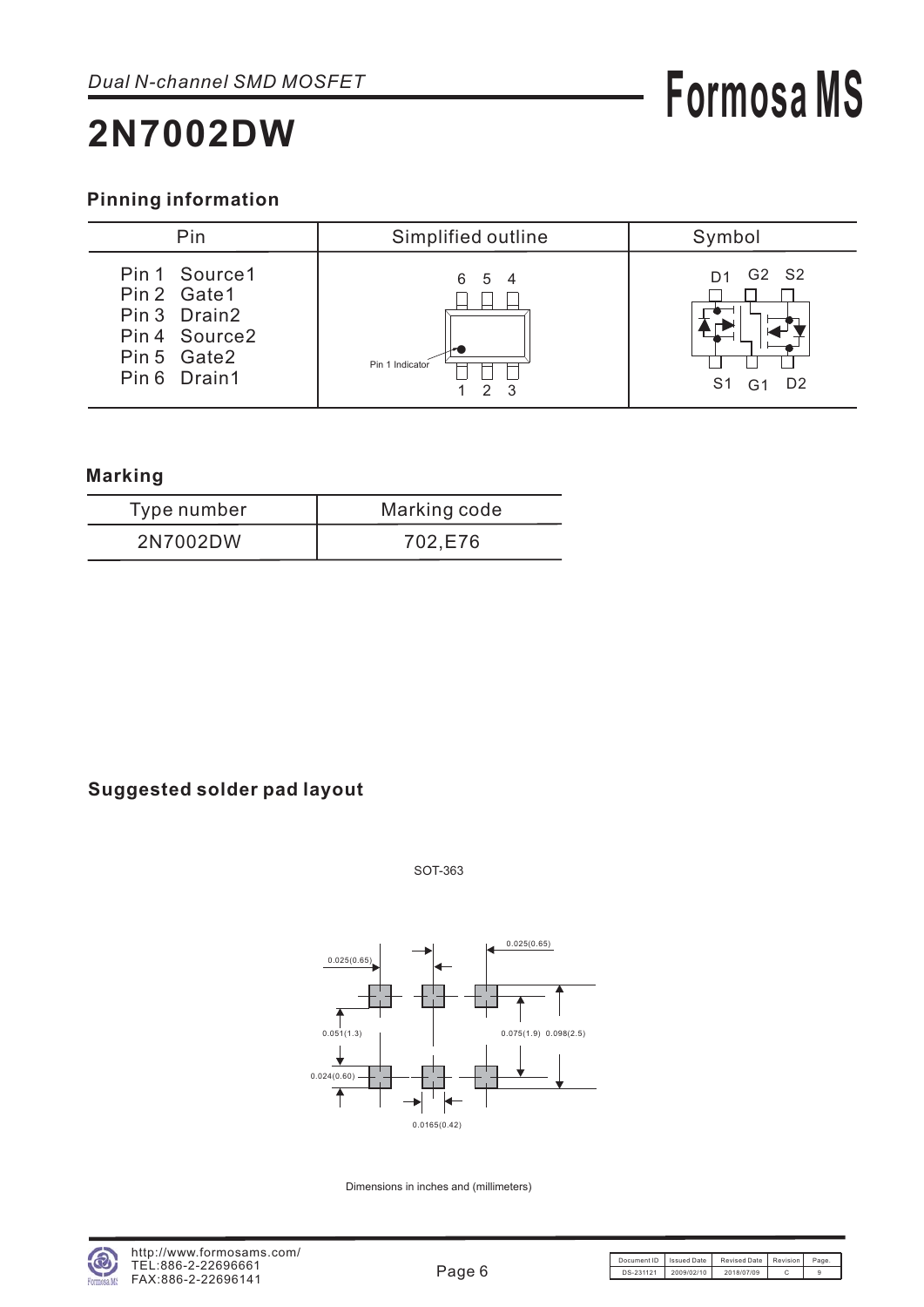## **Formosa MS**

### **2N7002DW**

#### **Packing information**



|                           |                |           | unit:mm |
|---------------------------|----------------|-----------|---------|
| Item                      | Symbol         | Tolerance | SOT-363 |
| Carrier width             | A              | 0.1       | 2.25    |
| Carrier length            | B              | 0.1       | 2.55    |
| Carrier depth             | C              | 0.1       | 1.20    |
| Sprocket hole             | d              | 0.1       | 1.50    |
| 13" Reel outside diameter | D              | 2.0       |         |
| 13" Reel inner diameter   | D <sub>1</sub> | min       |         |
| 7" Reel outside diameter  | D              | 2.0       | 178.00  |
| 7" Reel inner diameter    | D <sub>1</sub> | min       | 54.40   |
| Feed hole diameter        | D <sub>2</sub> | 0.5       | 13.00   |
| Sprocket hole position    | F              | 0.1       | 1.75    |
| Punch hole position       | F              | 0.1       | 3.50    |
| Punch hole pitch          | P              | 0.1       | 4.00    |
| Sprocket hole pitch       | P <sub>0</sub> | 0.1       | 4.00    |
| Embossment center         | P <sub>1</sub> | 0.1       | 2.00    |
| Overall tape thickness    | Т              | 0.1       | 0.23    |
| Tape width                | W              | 0.3       | 8.00    |
| Reel width                | W <sub>1</sub> | 1.0       | 12.3    |

Note:Devices are packed in accor dance with EIA standar RS-481-A and specifications listed above.

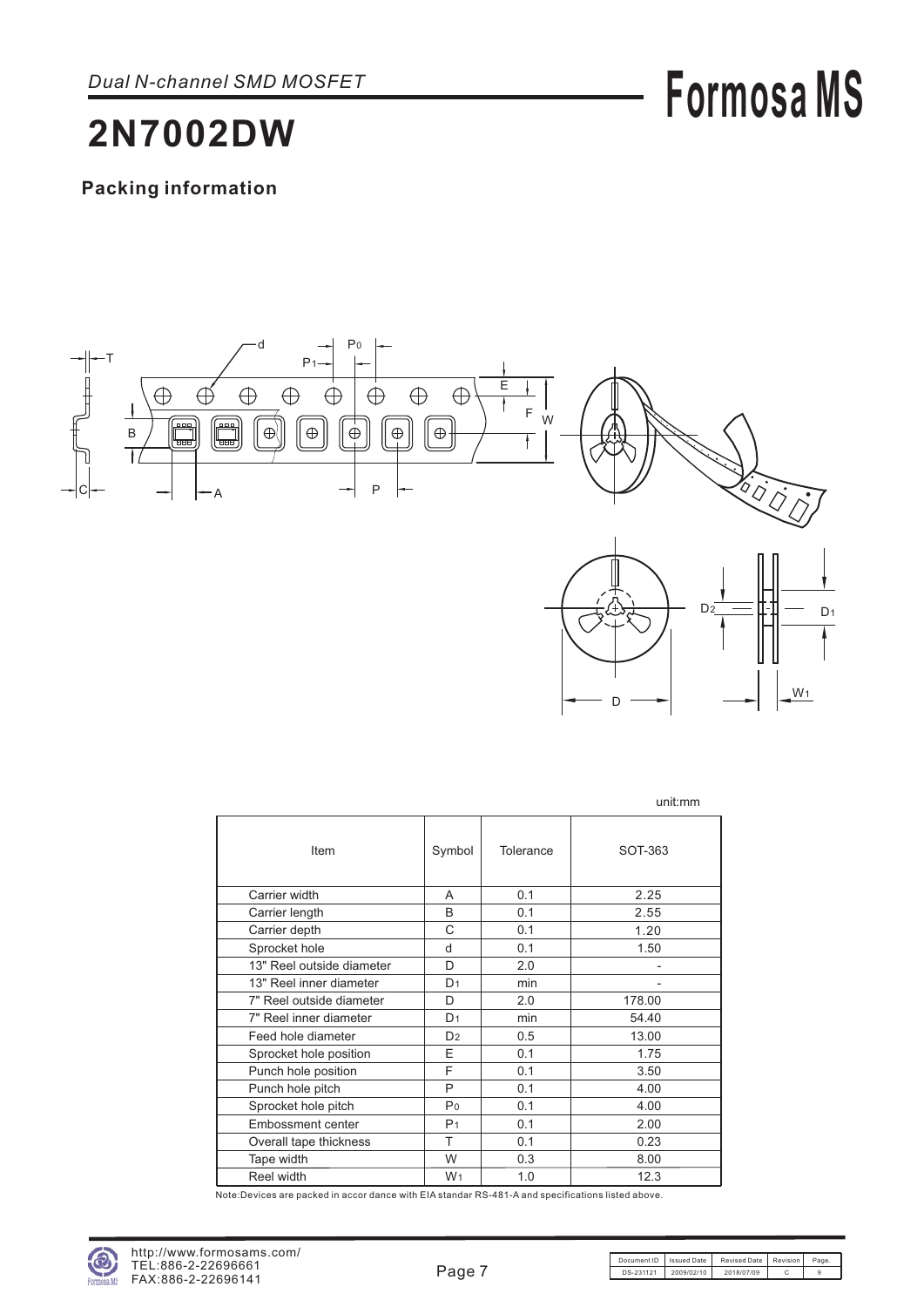# **Formosa MS**

#### **Reel packing**

| PACKAGE | <b>REEL SIZE</b> | <b>REEL</b><br>(pcs) | COMPONENT<br><b>SPACING</b><br>(m/m) | BOX<br>pcs) | INNER<br><b>BOX</b><br>(m/m) | REEL<br>DIA,<br>(m/m) | CARTON<br>SIZE<br>(m/m) | CARTON<br>(pcs) | APPROX.<br><b>GROSS WEIGHT</b><br>(kg) |
|---------|------------------|----------------------|--------------------------------------|-------------|------------------------------|-----------------------|-------------------------|-----------------|----------------------------------------|
| SOT-363 | 70               | 3.000                | 4.0                                  | 30.000      | 183*123*183                  | 178                   | 382*257*387             | 240.000         | 9.50                                   |

#### **Suggested thermal profiles for soldering processes**

1.Storage environment: Temperature=5°C~40°C Humidity=55%±25%



2.Reflow soldering of surface-mount devices

3.Reflow soldering

| <b>Profile Feature</b>                                                                    | <b>Soldering Condition</b>                           |
|-------------------------------------------------------------------------------------------|------------------------------------------------------|
| Average ramp-up rate $(TL$ to $TP)$                                                       | $<$ 3 $°C/sec$                                       |
| Preheat<br>-Temperature Min(Tsmin)<br>-Temperature Max(Tsmax)<br>-Time(min to max) $(ts)$ | $150^{\circ}$ C<br>$200^{\circ}$ C<br>$60 - 120$ sec |
| Tsmax to $T_{L}$<br>-Ramp-upRate                                                          | $<3^{\circ}$ C/sec                                   |
| Time maintained above:<br>-Temperature $(T_L)$<br>-Time( $t_L$ )                          | $217^{\circ}$ C<br>$60 - 260$ sec                    |
| Peak Temperature(TP)                                                                      | $255^{\circ}$ C-0/+5 $^{\circ}$ C                    |
| Time within 5°C of actual Peak<br>Temperature(tP)                                         | $10 - 30$ sec                                        |
| Ramp-down Rate                                                                            | $<6^{\circ}$ C/sec                                   |
| Time 25°C to Peak Temperature                                                             | <6minutes                                            |